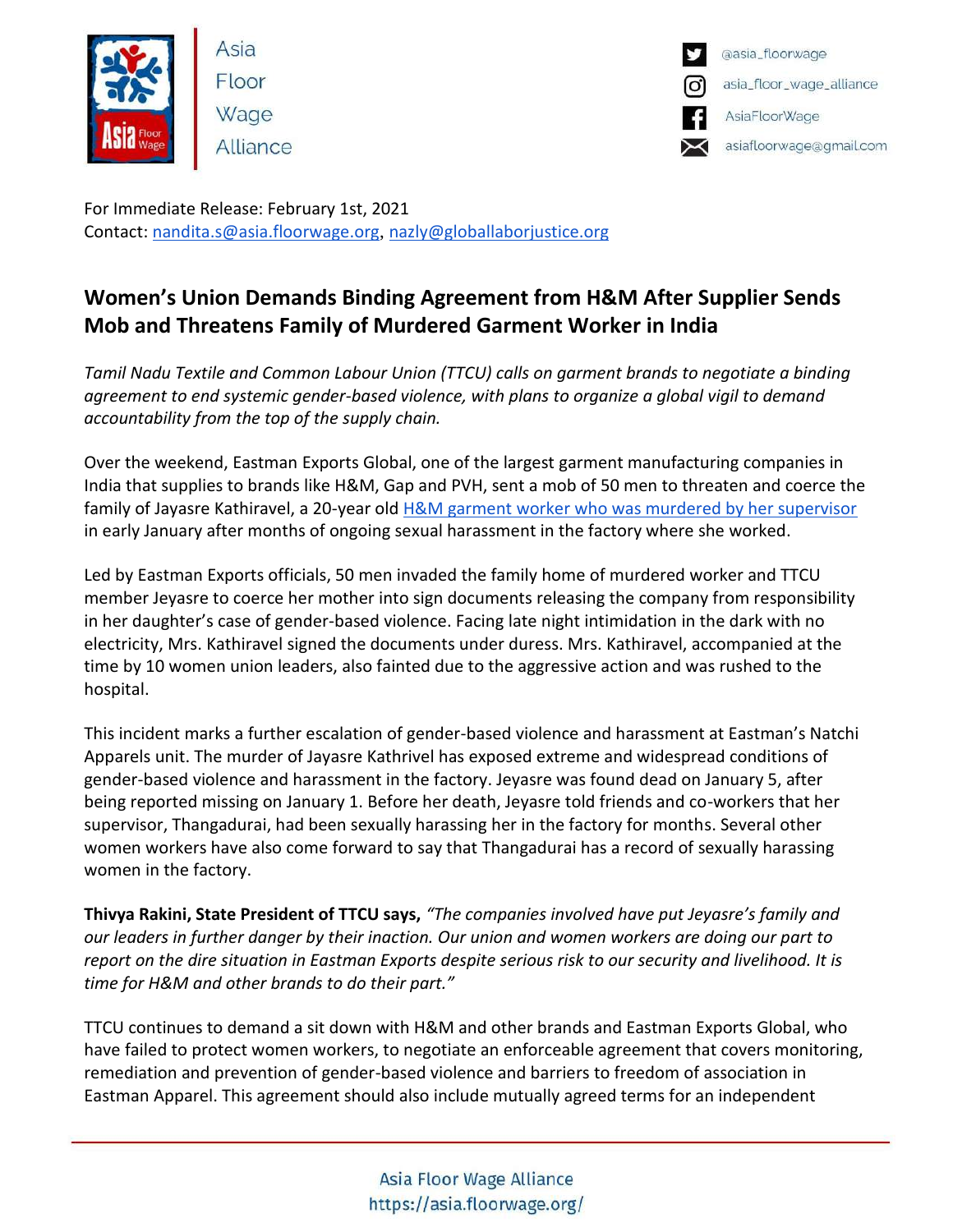investigation, as well as ensure fair compensation and a fair process of negotiation with the family, and the protection of witnesses and victims who are being threatened into silence.

*["Eastman Exports' Natchi unit has repeatedly refused to engage TTCU on mu](https://asia.floorwage.org/wp-content/uploads/2021/01/Case-Summary-GBV-Case-at-Natchi-Apparels-AFWA-TTCU.pdf)ltiple reports of gender[based violence and harassment,](https://asia.floorwage.org/wp-content/uploads/2021/01/Case-Summary-GBV-Case-at-Natchi-Apparels-AFWA-TTCU.pdf) and has chosen to maintain an internal complaints committee focused on repressing rather than exposing serious violations",* says **Anannya Bhattacharjee, International Coordinator of Asia Floor Wage Alliance (AFWA),** a regional organization that has been working with TTCU on the case*. "This case shows the lengths to which corporations profiting from global supply chains will go to avoid responsibility. But in the end, women workers will stand up and fight back, and women around the world must stand with them for real solutions."*

H&M has been put on notice about the rampant gender-based violence in its global production supply chain including in India since 2018. That year, AFWA, GLJ-ILRF and partners released "[Gender Based](https://globallaborjustice.org/hm-gender-based-violence-in-garment-supply-chains/)  [Violence in H&M's Supply Chain"](https://globallaborjustice.org/hm-gender-based-violence-in-garment-supply-chains/), an evidence-based report detailing a pattern of rampant genderbased violence across H&M's supply chain and seeking structural reforms. However, these findings have yet to result in any significant response from the brand.

*"Fashion brands are hiding behind so-called sustainability programs when they need binding agreements with organizations representing women workers to make sure they can defend their rights at work without retaliation. Brands should not be able to avoid responsibility for sexual harassment and violence by crossing borders, says* **Jennifer (JJ) Rosenbaum, Executive Director of [Global Labor Justice](https://globallaborjustice.org/) – [International Labor Rights Forum](https://laborrights.org/)**, an international labour rights organization supporting the case.

In the wake of the escalation against the family, TTCU and its members demand that brands who source from Eastman agree to an enforceable binding agreement to end the supply chain model relying on systemic gender-based violence. TTCU is organizing global support and solidarity from women around the world for Jeyasre Kathiravel and her family, and will be launching a global vigil for supply chain accountability and justice for women garment workers.

## #######

*The Tamil Nadu Textile and Common Labour Union (TTCU), is a registered, independent, women-led trade union, founded in 2013 that represents around 11,000 workers in Tamil Nadu. Eighty percent of TTCU's members work in the textile and garment industry. TTCU works across the major garment hubs of Tamil Nadu including Coimbatore, Dindigul, Erode and Tirupur.*

*Asia Floor Wage Alliance (AFWA) is an Asian labour-led global labour and social alliance across garmentproducing countries in Asia and consumer regions of USA and Europe. Founded in 2007, AFWA builds regional unity among Asian garment unions to overcome the limitations of country-based struggles in global production networks and holds global fashion brands accountable.*

*Global Labor Justice – [International Labor Rights Forum \(GLJ](https://globallaborjustice.org/international-labor-rights-forum-and-global-labor-justice-are-joining-forces-to-defend-worker-rights-and-build-worker-power-in-the-global-economy/) – ILRF) is a newly merged organization bringing strategic capacity to cross-sectoral work on global value chains and labor migration corridors. GLJ-ILRF*